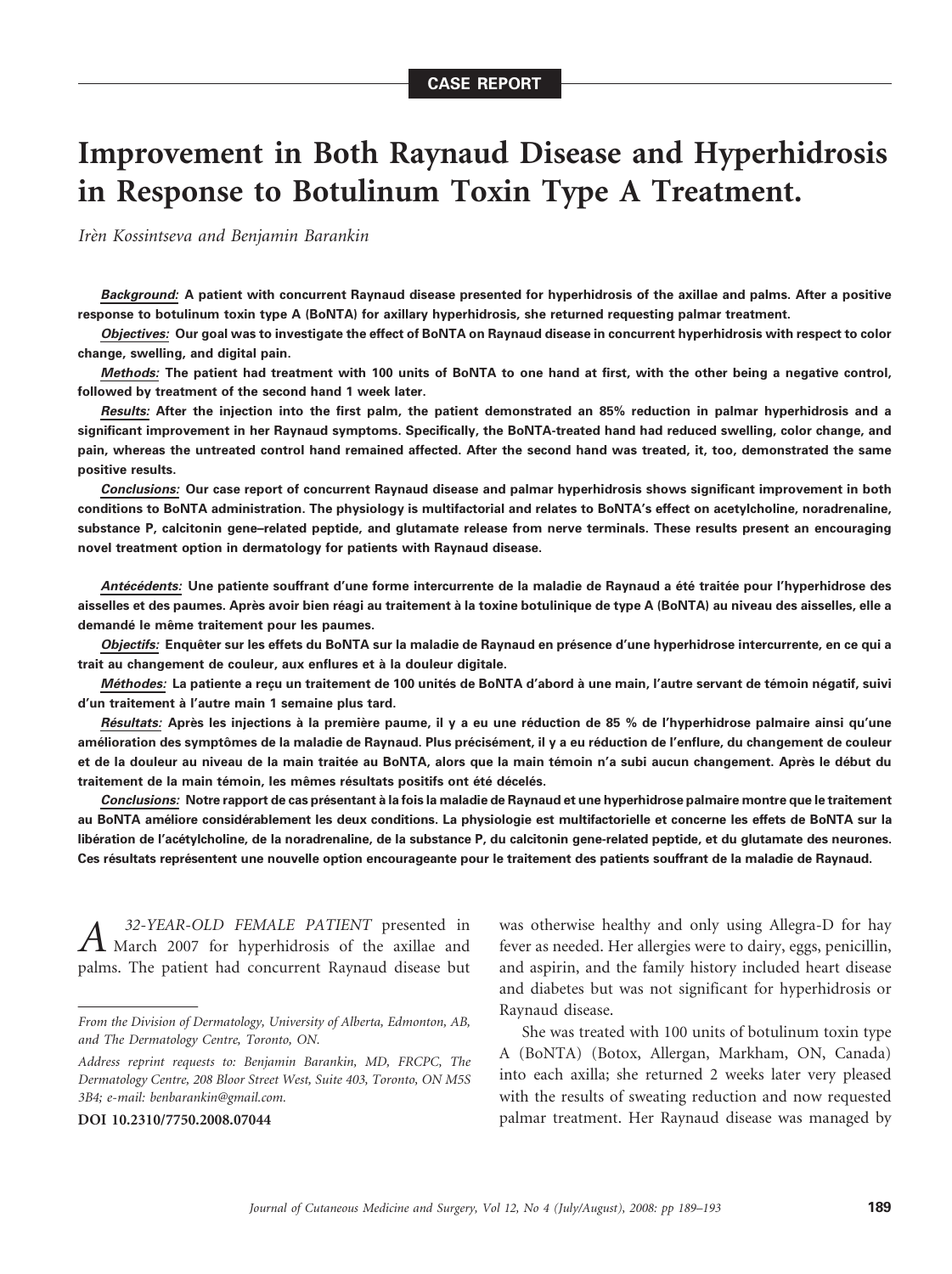lifestyle alteration and had never been treated by a physician as she was reluctant to try systemic medications or surgical intervention. Because of the concurrent idiopathic Raynaud disease, Allergan was contacted with regard to possible contraindications to the use of Botox in her condition. There was no evidence of concern in treating concurrent Raynaud disease and hyperhidrosis, and, in fact, there was some early evidence showing a benefit to using BoNTA in Raynaud disease.

Only one palm was initially treated with BoNTA. Using topical ice therapy as anesthesia, 100 units of BoNTA was reconstituted with 3 cc of preserved normal saline and spread out over approximately 40 injection sites, each approximately 1 cm apart. The other palm was left untreated as an internal control and because of the discomfort associated with the treatment. The second palm was to be treated 1 week later.

The patient returned 1 week after the initial injection into the first palm and was pleased with the reduction in palmar hyperhidrosis (an 85% reduction according to the patient). She also reported very favorable comments regarding the symptoms of her Raynaud disease. In particular, she noted reduced swelling, color change, and pain in her treated hand, whereas the untreated control hand remained affected, as previously. Her second palm was treated similarly with 100 units of BoNTA over 40 injection sites with ice as local anesthesia, and she returned for follow-up 2 weeks later. On follow-up, she reported an 85% reduction in sweating on both palms and, more importantly, was again very pleased with the improvement in her Raynaud disease. In particular, both of her hands were now less cold and clammy (''not so sticky,'' according to the patient), and she had less swelling and much less pain. She noted that her hands used to turn from pink to red to purple (at their coldest and with the worst pain), but now her hands went only from pink to red, but no purple, so she now had only minimal discomfort. Furthermore, on a 6-week followup, she reported that her hands, which used to get cold and then swollen and painful daily, now become cold half as often and lasting for a shorter duration, with no swelling or pain. Additionally, she no longer required wearing gloves to sleep, which previously was necessary as her symptoms were worse at night. These benefits for her Raynaud disease were still fully in effect 12 months after we injected her hands. Curiously, she also stated that she used to develop some discomfort and pain in her axillae, but this has gone away along with the hyperhidrosis.

#### Pharmacophysiology of BoNTA

A complex of soluble N-ethylmaleimide-sensitive fusion attachment protein receptor proteins (SNARE) is involved in synaptic vesicle exocytosis from many types of neurons.<sup>1</sup> Clostridium botulinum neurotoxins (BoNT) are zincdependent endopeptidases that, once internalized into the neuronal cytosol, block neurotransmission by proteolysis of membrane-associated proteins that are involved in synaptic vesicle docking and fusion with the plasma membrane (the SNARE hypothesis).<sup>2</sup> Botulinum toxins cleave specific SNARE proteins, thereby affecting the release of various chemical classes of neurotransmitters. There are seven subtypes of BoNT, and each neurotoxin has a distinct cleavage site on its substrate. For example, BoNTA, BoNTC, and BoNTE cleave synaptosomalassociated protein SNAP-25.<sup>3</sup> Proteolytic cleavage of SNAP-25 or other transporter substrate proteins results in blockade of vesicle fusion and cessation of neuronal signaling. BoNTs are capable of inhibiting the release of neurotransmitters from a variety of synaptosomal and neuronal systems.

### BoNTA's Effects on Cholinergic Nerve Terminals

BoNTA inhibits the exocytotic release of acetylcholine (ACh) from motor nerve terminals, $4$  and its injection has been examined for the use of many motor or muscle conditions.<sup>5</sup> The inhibition of ACh release is mediated when the heavy chain of BoNTA binds to a specific receptor on cholinergic neurons, which is then internalized by the cell, and the light chain is translocated into the cytosol, where it can then act enzymatically to cleave SNAP-25.<sup>6</sup>

Botulinum toxin can also block activation of cholinergically innervated sweat glands and has thus proved useful in patients with severe axillary, palmar, and plantar hyperhidrosis, usually lasting 2 to 8 months for axillary sweating and 3 to 12 months for palmar sweating.<sup>7</sup> For sustained relief, additional injections of BoNTA after waning of response are usually required, $\delta$  with recurrent hyperhidrosis perhaps secondary to either gradual recovery of the original nerve terminals, as seen in bladder autonomic regulation, $9$  or potential new nerve ending regrowth, as in the musculoskeletal system.<sup>10</sup>

## BoNTA's Effects on Vasodilator and Vasoconstrictor Neuropepetides

Cutaneous vasoconstriction and vasodilation are regulated by modulation of sympathetic and parasympathetic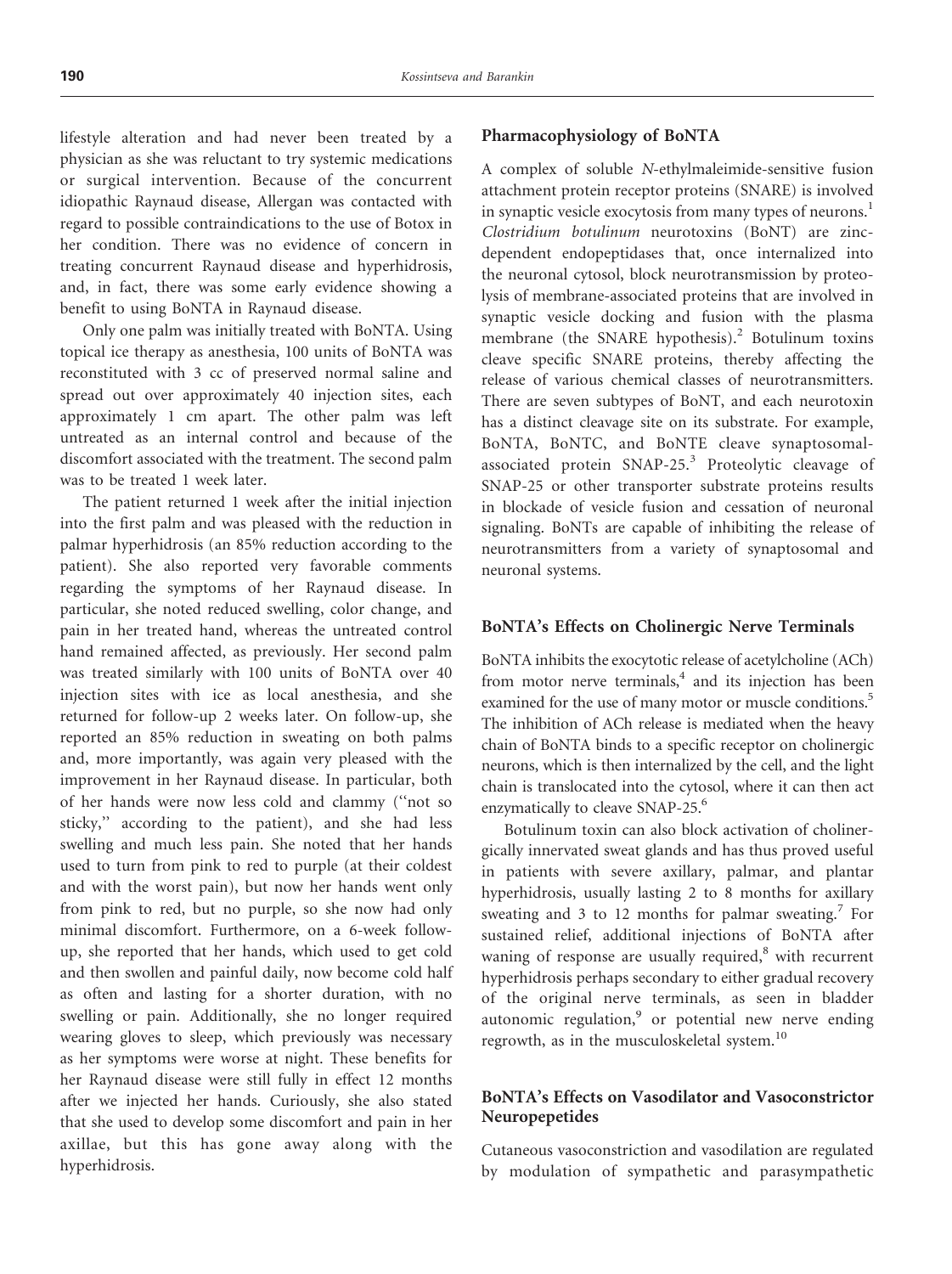neuronal inputs and the complex actions of released ACh, noradrenaline (NE), peptides, and small molecules such as nitric oxide on vascular smooth muscle.

In an animal model, BoNTA was shown to reduce the amplitude of sympathetic NE-mediated vasoconstriction of uterine arteries by 80% if the arteries were significantly rather than moderately constricted.<sup>11</sup> Likewise, isometric contractions of venae cavae mediated by NE acting on aadrenoceptors are substantially reduced by BoNTA administration, suggesting that SNARE proteins involved in exocytosis of NE from synaptic vesicles at low frequencies of stimulation are effectively inhibited by BoNTA.<sup>12</sup> Concurrently, in parasympathetic neurons, BoNTA was found to significantly reduce the autocrine Ach-mediated inhibition of vascular relaxation and to reduce the slow component of neurogenic vasodilation mediated by the peptides vasoactive intestinal polypeptide and calcitonin gene–related peptide  $(CGRP)^{11}$  Thus, a differential effect of BoNTA on different classes of neurotransmitters is observed, whereby it may reduce neurotransmitter and neuromodulator release from vasoconstrictor and vasodilator neurons. The effect on the various classes of neurotransmitters from the same autonomic neurons appears to involve regulatory mechanisms with different sensitivities, varying neuronal release of cotransmitters in concert with the level of neuronal activation and inhibition.

Importantly, in a recent study investigating BoNTA's ability to interfere with neurotransmitter release at the perivascular sympathetic varicosities, BoNTA was shown to inhibit the neurogenic contractions of tumor vessels, thus improving tumor perfusion and oxygenation and aiding in the delivery of cancer therapy.<sup>13</sup> Specifically, by using electron paramagnetic resonance oximetry to monitor oxygen partial pressure in vivo, contrastenhanced magnetic resonance imaging to measure tumor perfusion in vivo, and wire myography to monitor the neurogenic tone of arterioles, local administration of BoNTA demonstrated substantial opening of the vascular bed.13 These findings correlate with the positive results of BoNTA use in place of surgical digital artery sympathectomy seen in Van Beek and colleagues' application of it to control rest pain, impending infarction of digits, or healing of ischemic ulcerations caused by profound vasospasm.<sup>14</sup>

## BoNTA's Effects on Inflammatory and Nociceptive Peptides

A large body of evidence has accumulated suggesting that BoNTA may act on the nociceptive portion of the sensory system to reduce pain and neurogenic inflammation. The mechanism by which this occurs appears to be via the attenuation of the peripheral release of neuroactive compounds such as substance P and glutamate from C fibers. A consequence of the direct attenuation of the peripheral sensitization of nociceptors may be to further reduce pain by the reduction in central sensitization.<sup>6</sup> Because BoNTA has no direct effect on the excitability of sensory neurons, it may be effective in reducing neurogenic inflammation and inflammatory pain without affecting the acute pain response caused by direct stimulation of nociceptors.<sup>15</sup> It has been suggested that BoNTA has antinociceptive effects in humans under conditions of pathologic pain.<sup>16</sup>

### Substance P

BoNTA has been found to inhibit substance P release, a peptide neuromodulator released both peripherally and centrally by nociceptive primary afferent C fibers. Substance P serves to sensitize peripheral nociceptors; thus, a reduction in substance P release may produce an analgesic effect, possibly accounting for the efficacy of BoNTA already seen in treating primary headache disorders.<sup>17</sup> In vitro, calcium-dependent substance P secretion in dorsal root ganglia neurons is markedly inhibited by BoNTA. $^{18}$  In this study, the effect was detectable within hours and lasted for at least 2 weeks. The reduction in substance P release was correlated with the dose of BoNTA administered and was accompanied by concentration-dependent cleavage of the SNARE protein SNAP-25.<sup>18</sup> As mentioned above, local inflammation can sensitize peripheral nociceptive neurons, and as the increase in peripheral pain input causes increased release of substance P in the spinal cord, it produces further central sensitization.<sup>6</sup> Thus, BoNTA may attenuate both peripheral and central sensitization by its inhibition of substance P release.

#### Calcitonin Gene–Related Peptide

BoNTA has demonstrated significant inhibition of CGRP release when pain stimulus is present but not at baseline. CGRP is an inflammatory neuropeptide found on its own and colocalized with substance P in sensory ganglia neurons. In a preclinical model of bladder pain, BoNTA was shown to significantly reduce pain response by 62% through inhibition of CGRP release from afferent nerve terminals.<sup>19</sup> Likewise, in trigeminal nerve terminals, evoked but not basal CGRP release is directly inhibited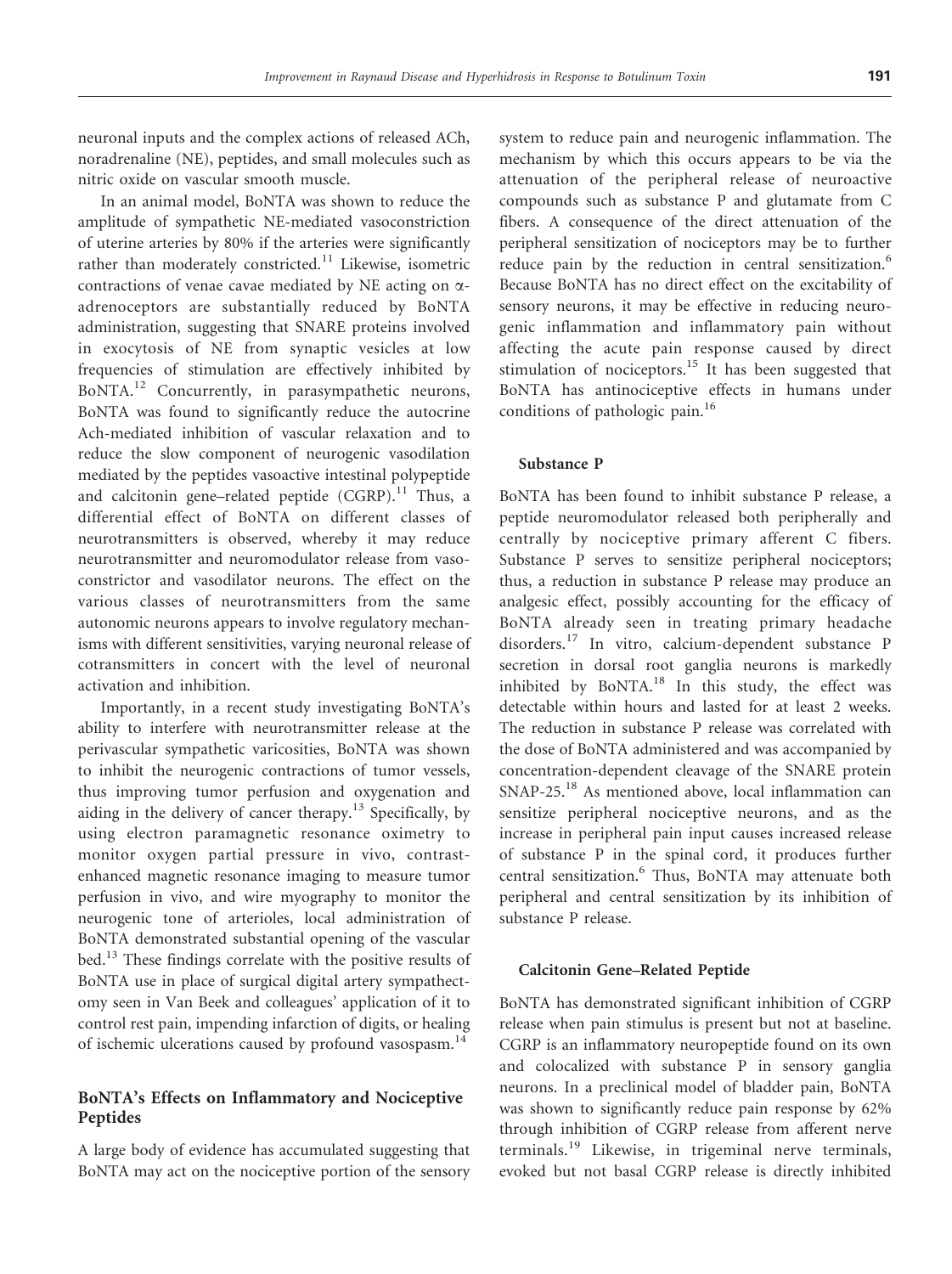by BoNTA, $^{20}$  confirming the hypothesis of why BoNTA has shown promising results as an effective tool in migraine and cluster headache therapy. Importantly, CGRP found in the peripheral terminals of primary afferents, and released during inflammation, causes cutaneous vasodilation. It is possible that the effect of CGRP is largely, if not purely, vascular, where its importance in migraine potentiation relates to the dilation and sensitization of the meningeal vasculature. Thus, BoNTA's analgesic effect in relation to CGRP may be due to a combination of both anti-inflammatory sensory and antivasodilatory properties.

#### Glutamate

Glutamate is a stimulant of local nociceptive neurons through activation of receptors on primary afferents, and its administration evokes nociception in both animals and humans.<sup>21</sup> Subcutaneous formalin injection induces peripheral glutamate release, edema, and inflammation.<sup>22</sup> Administration of BoNTA has been shown to dosedependently inhibit formalin-induced inflammatory pain in rats. This was associated with a significant decrease in glutamate release in the injected hindpaw. Thus, with local administration of BoNTA (below doses that would elicit muscle paralysis), analgesic, anti-inflammatory, and antiedematous effects were achieved.<sup>15</sup>

#### Discussion and Future Implications

The etiology of Raynaud disease is complex, and many components factor into its potentiation and deleterious effects. Certainly, both vasospasm and nociception play a major role. The inhibitory effects of BoNTA on somatic and autonomic neurotransmission are well documented, and studies demonstrate that it inhibits peripheral sensitization, thus producing a lasting analgesic effect. It concurrently interferes with NE-mediated sympathetic vasoconstriction, thus allowing for improved perfusion of digits by opening up the vasculature and allowing for better oxygenation. Whether the mechanisms by which BoNTA affects the vasomotor system are a primary benefit and the antinociceptive effects are a secondary benefit to the improved perfusion is yet to be elucidated.

More importantly, BoNTA shows promise in the treatment of Raynaud disease. In fact, a recent study of 11 patients with digital vasospasm producing severe rest pain and digital ulcerations who had undergone BoNTA injections reported subjective improvement of hand temperature and highly improved pain level in all subjects within 1 to 2 days and lasting for months, along with spontaneous healing of ulcers in 9 of 11 subjects. $14$  Two other studies to date have demonstrated the clinical benefit of BoNTA in Raynaud disease, primarily by shortening warm-up time after exposure to  $\text{cold}^{23}$  and an overall reduction in the frequency and severity of symptoms, including reduced pain and improved hand circulation<sup>24</sup> secondary to the inhibition of vasoconstriction, as measured by Doppler ultrasonography. The adverse events reported are rare and include mild hand weakness.<sup>14</sup>

This is a singular case report of concurrent Raynaud disease and hyperhidrosis responding to BoNTA treatment with significant improvement in both conditions, still fully effective at the 4-month follow-up. Its efficacy is secondary to the inhibition of release of transmitter-containing vesicles that target different structures: ACh-stimulated sweat glands, NE-stimulated vasoconstriction, and neuropeptidestimulated nociception. The improvement in pain, swelling, and inflammation seen in Raynaud disease is secondary to the concurrent action of BoNTA on inhibiting painstimulating neuropeptides: substance P, CGRP, and glutamate. Not only does it act locally at reducing nociception and inflammation, it also prevents the potentiation of both local and central sensitization to pain as a result of decreased release of neurogenic pain peptides. The improvement in vasoconstriction secondary to a complex inhibition of both ACh- and NE-mediated pathways results in clinical improvement in cold tolerance, as well as in the change in the color of the hands, thus minimizing discomfort. These results present an encouraging new treatment option for patients with Raynaud disease and should be considered in the armamentarium of dermatologists who manage this condition.

#### References

- 1. Gerber SH, Sudhof TC. Molecular determinants of regulated exocytosis. Diabetes 2002;51 Suppl 1:S3–11.
- 2. Blasi J, Chapman ER, Link E, et al. Botulinum neurotoxin A selectively cleaves the synaptic protein SNAP-25. Nature 1993;365: 160–3.
- 3. Verderio C, Rossetto O, Grumelli C, et al. Entering neurons: botulinum toxins and synaptic vesicle recycling. EMBO Rep 2006; 7:995–9.
- 4. Simpson LL. The origin, structure, and pharmacological activity of botulinum toxin. Pharmacol Rev 1981;33:155–88.
- 5. Hallett M. One man's poison—clinical applications of botulinum toxin. N Engl J Med 1999;341:118–20.
- 6. Aoki KR. Review of a proposed mechanism for the antinociceptive action of botulinum toxin type A. Neurotoxicology 2005;26:785– 93.